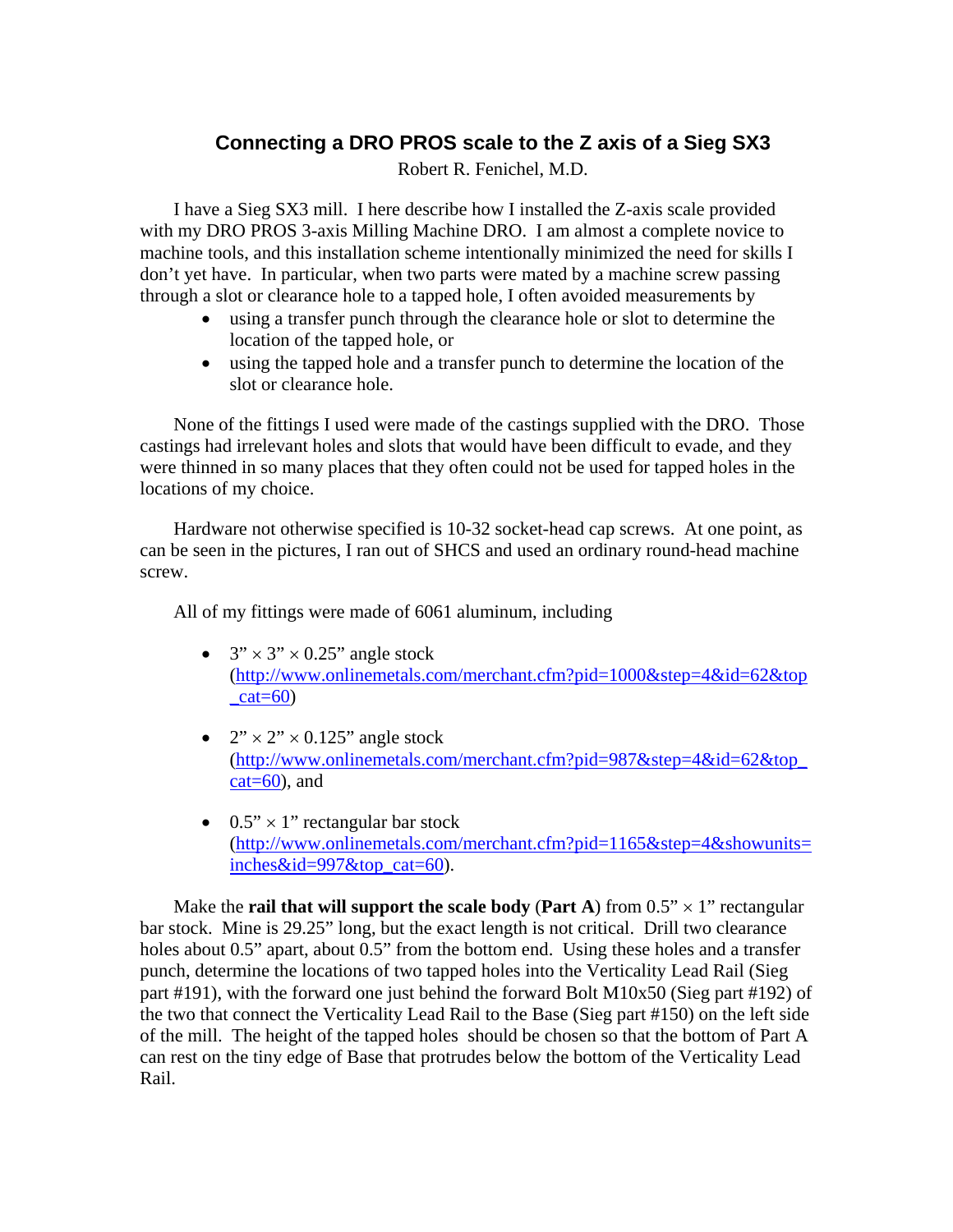Drill and counterbore another pair of clearance holes about 2" from the upper end of Part A.

Drill and tap (M6/1.0) a hole in Part A about 0.6" from the upper end. Temporarily mount the scale body to Part A using this hole. Using the clearance slot in the other end of the scale body and a transfer punch, determine the location of the tapped hole that will fix the other end of the scale body. Remove the scale body from Part A, and drill and tap the second M6/1.0 mounting hole.

**Part B** is the piece of  $3'' \times 3'' \times 0.25''$  angle stock that will support the upper end of Part A; it runs horizontally along the top of the mill, where it is fastened, and then down the side to meet Part A. The width of Part B is not critical; mine is about 1.5" wide.

To fit close to the edge of the top of the mill, the inside radius of Part B (shown as "R" in the Online Metals drawing) must be milled out to a clean right angle. The length of the horizontal portion of Part B is not critical, so you may wish to shorten that leg of Part B if you can't otherwise get an endmill into the inside corner.

Mill two slots lengthwise in the horizontal part of Part B, running most of its length and wide enough to clear an M5 screw. (Don't be distracted by the pictured slots in the **vertical** leg of my Part B; I used a piece of scrap with irrelevant pre-existing slots).

An M5/0.8 SHCS (Sieg part #136) runs down through the top of the Back Cover of the mill (Sieg part #220) near the left front corner, holding it to the Verticality Lead Rail. Replace this screw with a longer one, running it through the forward slot of Part B, the Back Cover, and into the Verticality Lead Rail. Use the other slot and a transfer punch to determine the location of a parallel hole, directly to the rear. Drill the new hole through the Back Cover and into the Verticality Lead Rail, tap (M5/0.8) into the Verticality Lead Rail, and attach Part B with another M5/0.8 SHCS.

Use a level to get Part A as close to vertical as you can, and then use a transfer punch with the upper pair of counterbored holes to determine the locations in Part B of the two tapped holes that will allow Part A to be screwed to Part B. Drill and tap those holes, and screw Part A to Part B.

Attach the scale body to Part A, but don't bother precisely aligning it yet.

**Part C** is the piece of  $2'' \times 2'' \times 0.125''$  angle stock that makes the connection to the scale trolley. It runs right-to-left out from its attachment to the furthest-from-the-scalebody surface of the trolley, then forward to connect to Part D. The width of Part C must span the width of the trolley, but it is otherwise not critical.

Drill clearance holes in the right-to-left leg of Part C, sufficient to pass M4 screws, positioned to meet the tapped holes in the trolley, and sufficiently far from Part C's elbow to allow the back-to-front leg to clear the front of the scale, leaving enough room for the thickness of Part D. Mill two slots lengthwise in the back-to-front leg of Part C.

Attach Part C to the trolley with M4/0.7 screws.